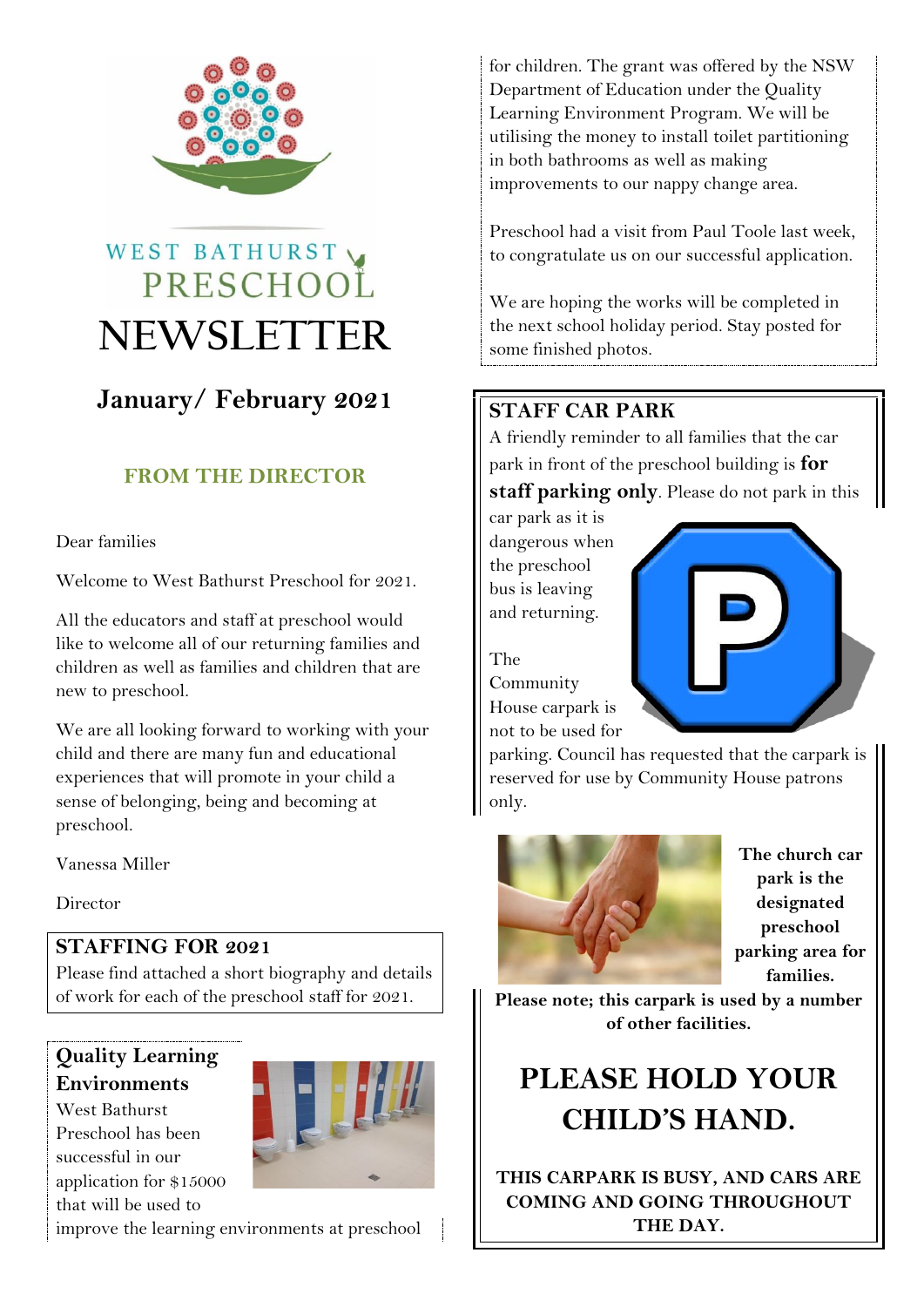

### Meetings with educators

The staggered starts have worked perfectly and have allowed most families an opportunity to settle their child and meet their child's educators. After your child's first day, pick up and drop off at preschool will occur in the foyer. We wish to work collaboratively with families and face-toface discussions are more difficult with this arrangement. Educators in each room would like to offer you an opportunity for you to meet with your child's educators in Week 4 to discuss how they have settled into preschool.

These meetings will be held between Monday 15th February- Friday 19th February 2021. Meetings will meet Covid-19 restrictions, for example, social distancing will be maintained, and surfaces will be cleaned in between each meeting. We also ask that no toddlers or other children accompany you to these meetings.

If you would like to book in a time with your child's educator, please feel free to ring preschool on 6331 5582. Most appointments will be held between 3.30-5.30pm, although some appointments may be available during the day. Please ring and speak with Emma or Vanessa to book a time with your child's educator. It is also possible to book a phone appointment if this is more convenient, please ring preschool to make a time. We are also happy to communicate with you by email if this is more convenient for you.

# **COMMITTEE CORNER**



# Fruit/vegetable container



Morning tea at preschool has always been a shared experience for the children as they sit and chat while they eat their fruit or vegetable. Sometimes morning tea is eaten as a 'picnic' outside and most often it is eaten at the tables in the classroom.

Could you please remember to send your child's morning tea vegetable or fruit in a separate container /bag to their lunch. This will assist the children in identifying morning tea fruit/vegetable.

Don't forget to send the fruit/vegetable as your child needs, i.e., cut up orange or whole pieces if they can eat it this way etc.

Thanks for your assistance with this matter. **NATIONAL QUALITY STANDARDS**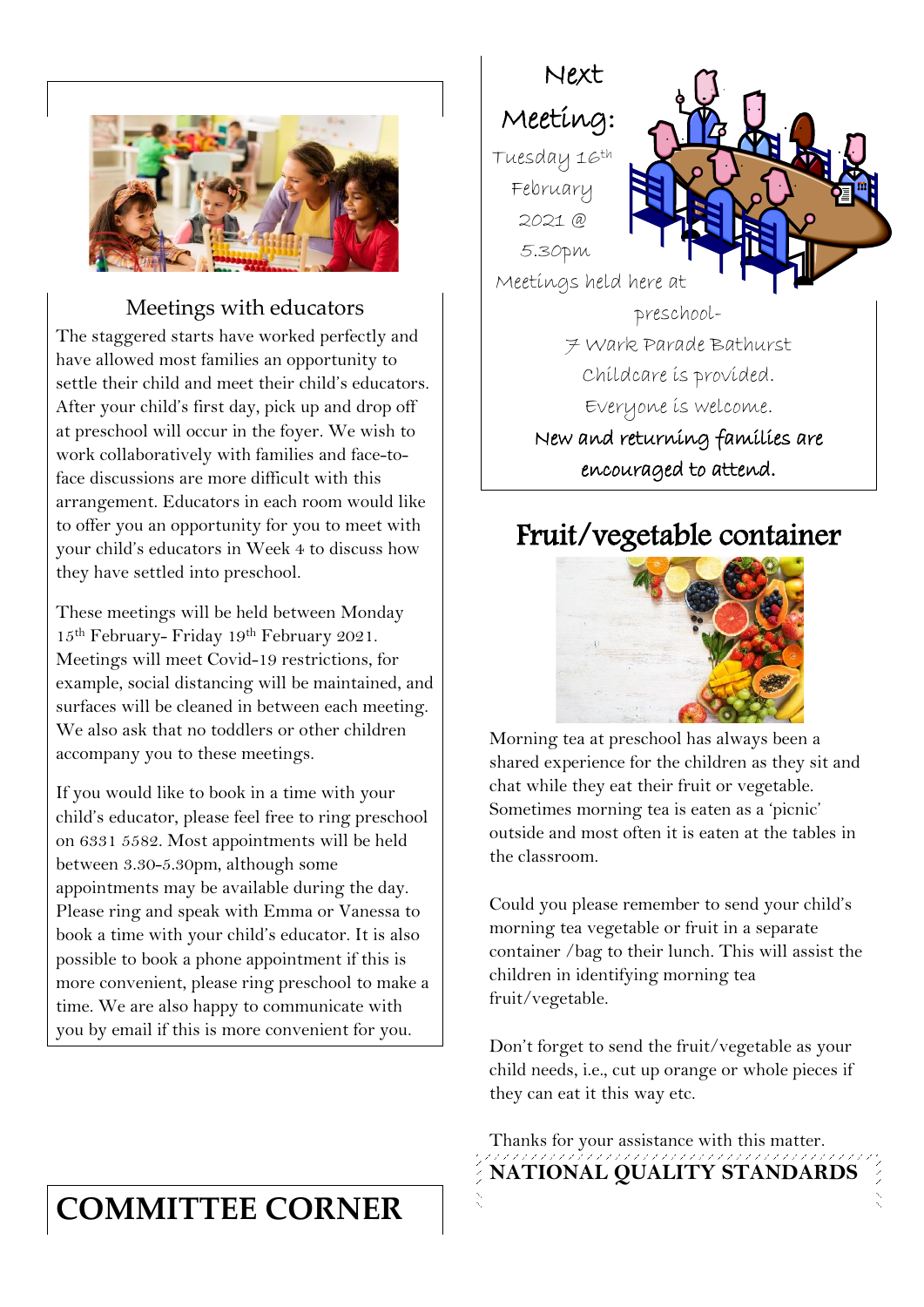Each of the seven areas are given an individual rating and West Bathurst Preschool has an overall rating of 'Meeting' the National Quality Standards.

Please visit [www.acecqa.gov.au/families](http://www.acecqa.gov.au/families) for further information.

Please find attached an outline of the seven quality areas. From time to time we seek

feedback from

ζŹ,  $\frac{1}{2}$ 

スメント

A. K. Y

families regarding these seven aspects of preschool. This

year we will be utilising Survey Monkey to do this. We welcome all feedback. Links to surveys will be sent via our 'HubHello' communications  $\sum_{\text{system}}$ 

## **Fees and Health Care Cards**

uunaannannannannannanna

Preschool will be FREE to families for two days per week during 2021. If your child attends for more than two days a week, fees will be

> charged for the additional days. The daily fee for more than 2 days per week is \$28 per day.

 $\Gamma$ <sub>o</sub>  $\blacksquare$  assist us with our funding obligations, could you please provide a copy of your health care card, if you are eligible. If your card has expired, please provide a copy of your new one. Thank you for your assistance with this matter.

# **2021 DATES TO REMEMBER**



**Stay tuned to this space for all of the fun and exciting events at preschool.**



**Also, 'Like' the preschool's Facebook page for reminders of up-and-coming events.** 

**StEPS vision screening-** Tuesday 9<sup>th</sup> February-Friday 12th February

**Committee Meeting-** Tuesday 16th February 2021 @ 5.30pm

**Term 1 end-** Thursday 1st April 2021

**Term 2 begins-** Monday 19th April 2021

### **Vanessa Miller**

**Director** Available at preschool Monday- Friday from 8.30-4.00.

It is an absolute honour to work within a team with such experience, expertise and knowledge in the field of early childhood education. I



completed a Bachelor of Education degree at Charles Sturt University in 1999. I have been the Director of West Bathurst Preschool and EarlyStart Kelso Preschool for the past eight years. Prior to this I was the Director of another service near Lithgow for seven years and overall, I have been in the industry for over 20 years.

I have three beautiful children, Jarryd (26 years), Luke (21 years) and Charlotte (20 years). I have a black cavoodle named Luna, who often visits the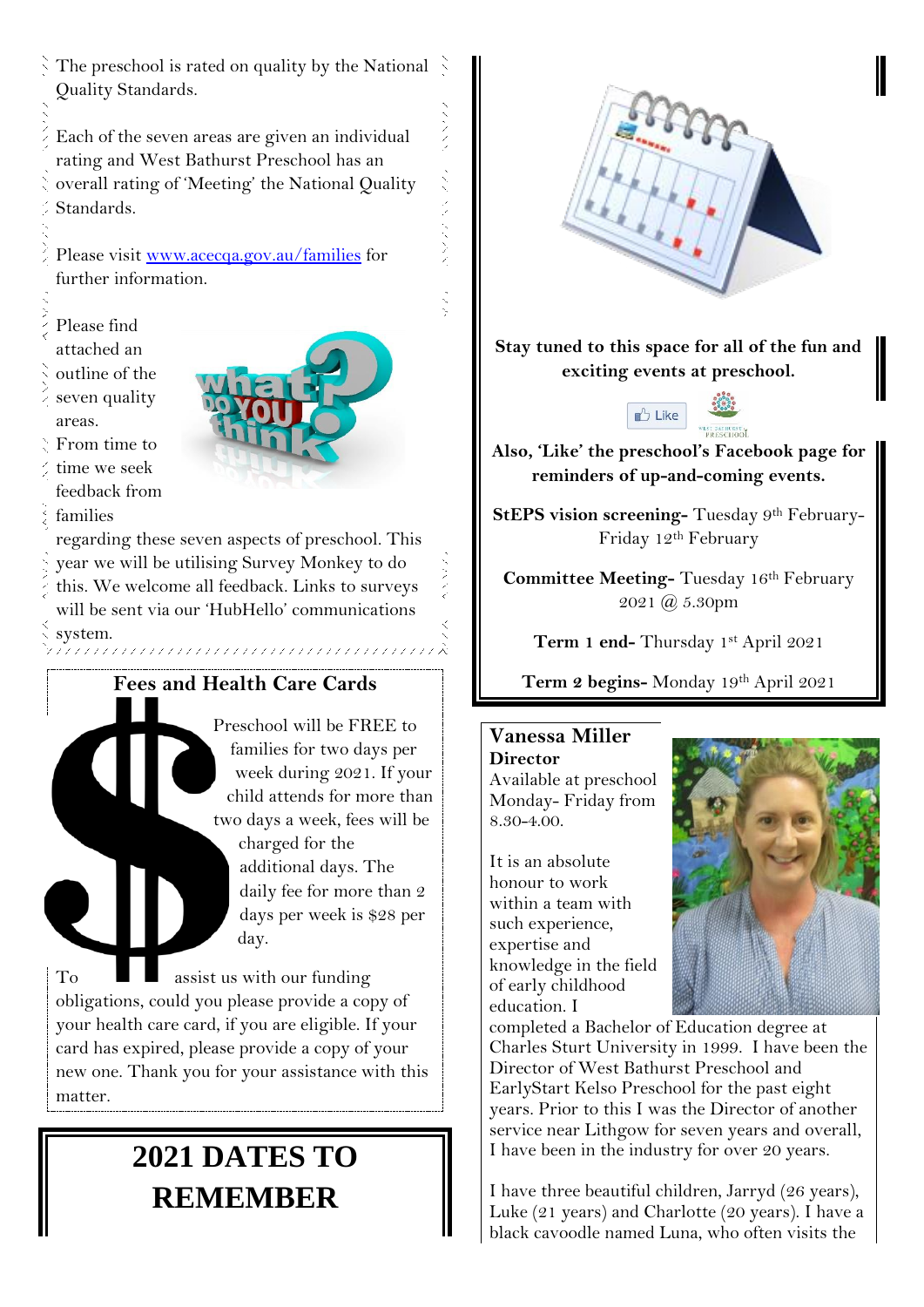children at preschool. I enjoy gardening, photography, reading and decorating in my spare time as well as spending time with my family.

I absolutely love what I do and have professional interests in the areas of Aboriginal education, the role of males in children's education, learning environments and children's emotional wellbeing and mental health.

Please see me regarding your child, enrolments, staff and any enquiry or concern relating to preschool.

**Emma Clarke Administration Officer** Available at preschool Monday-Friday from 8.30am-4pm.

I started working with the team at West Bathurst Preschool at the beginning of 2020.



I have a Certificate 111 in Business Administration and Children's Services.

I love to bake and being outdoors, spending time with my family.

If you have any enquiries, please call or pop into the office any time.

**Kate Johnston Butterfly Teacher and Inclusion Support Coordinator**

Available in the Butterfly room Tuesday and Wednesday and available in the Inclusion Coordinator role on Monday, Thursday, and Friday.



I started teaching in 2015 after completing a Bachelor of Education- Early Childhood and Primary here at Bathurst Charles Sturt University.

In 2019 I completed a Masters of Special and Inclusive Education degree and really enjoy working within each class group at preschool.

I love my work at preschool, and I look forward to meeting you and your children.

**Kate Brown Butterfly Room Leader and Educator** Available in the Butterfly room on Thursday and Friday and in the Buzzy Bee room on Monday and Wednesday (and Tuesday for programming).



I am currently in

my 8th year of working at West Bathurst Preschool. I have the privilege of working across the centre working in both the Butterfly and Buzzy Bee classrooms.

I am in my first year of studying Bachelor of Education (Birth to 5 years), through Charles Sturt University.

I believe that every child has the right to gain an early childhood education prior to the commencement of school. My philosophy is reflected through the practices of play based learning. Children learn and interact through play and I encourage this through my teaching on a daily basis.

I am a lover of cats and enjoy playing sports. I look forward to meeting all families and working closely with your child.

**Kelera Serukai**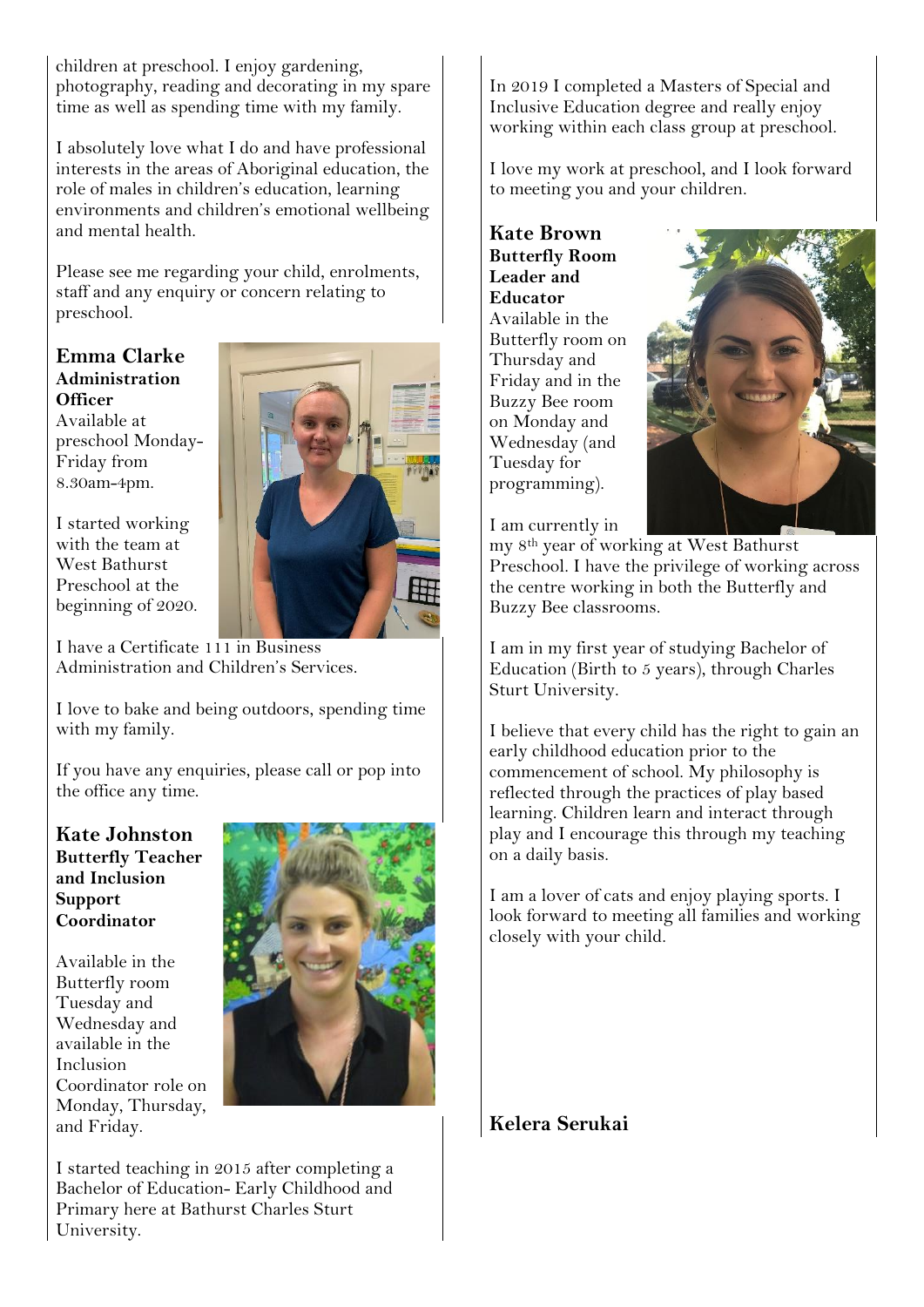**Team Support and Educator**  Available in the Butterfly room on Tuesday and Wednesday and across all rooms on Monday.

I was born in Fiji and have been a naturalised Australian for the past 26 years. I'm known as



'Lella' for short. I'm married to Nero, a tradie and solo trader with his own air conditioning and refrigeration business.

I have two children, DJ (25 years old) and Timmy (23 years old). I have one 4-legged baby, a Pomeranian. I enjoy cooking, travelling, free hand drawing and choir singing.

### **Alannah Nolan Educator**

Available in the Ladybug room on Monday and Wednesday and in the Butterfly room on Thursday and Friday.

I have worked in Early Childhood since 2018. I love spending time with my friends and family.

### **Tegan Kilby Educator**

Available in the Frog class on Monday and Friday and in the Butterfly room on Tuesday and Wednesday.

I have worked in Early Childhood since 2015.

I love working with

children alongside their families/carers. I come from a family of 10 children, 6 boys and 4 girls.

I love sport, especially soccer, and animals.

programming). I have worked in early childhood education for over 30 years, working here at West Bathurst Preschool since 2000.

**Alexandra Mann Ladybug Teacher** Available in the Ladybug room Monday- Thursday (and Friday for



I met my husband Peter at High School in Canberra and we have two adult boys, Jack and Tom, I also have a cat called Oz. I did a Bachelor of Teaching degree at Charles Sturt University and Mothercraft Nursing in Sydney.

I like the great outdoors, going for walks, fishing with my family, and reading when I get the time. I am passionate about supporting your child's education.

#### **Mandy Cottam Educator**

Available in the Ladybug room from Monday- Thursday.

I have worked in Early Childhood for over 20 years. I have three boys.

I love animals and have a dog, cat, and birds.



I have been associated with West Bathurst Preschool for more than 28 years, firstly as a parent and then as an educator.





I have had the privilege of helping to guide many children from anxious 3-year old's starting their preschool life to those same children ready to leave preschool and head off to 'big school'. I am the proud Gramma to six grandchildren.

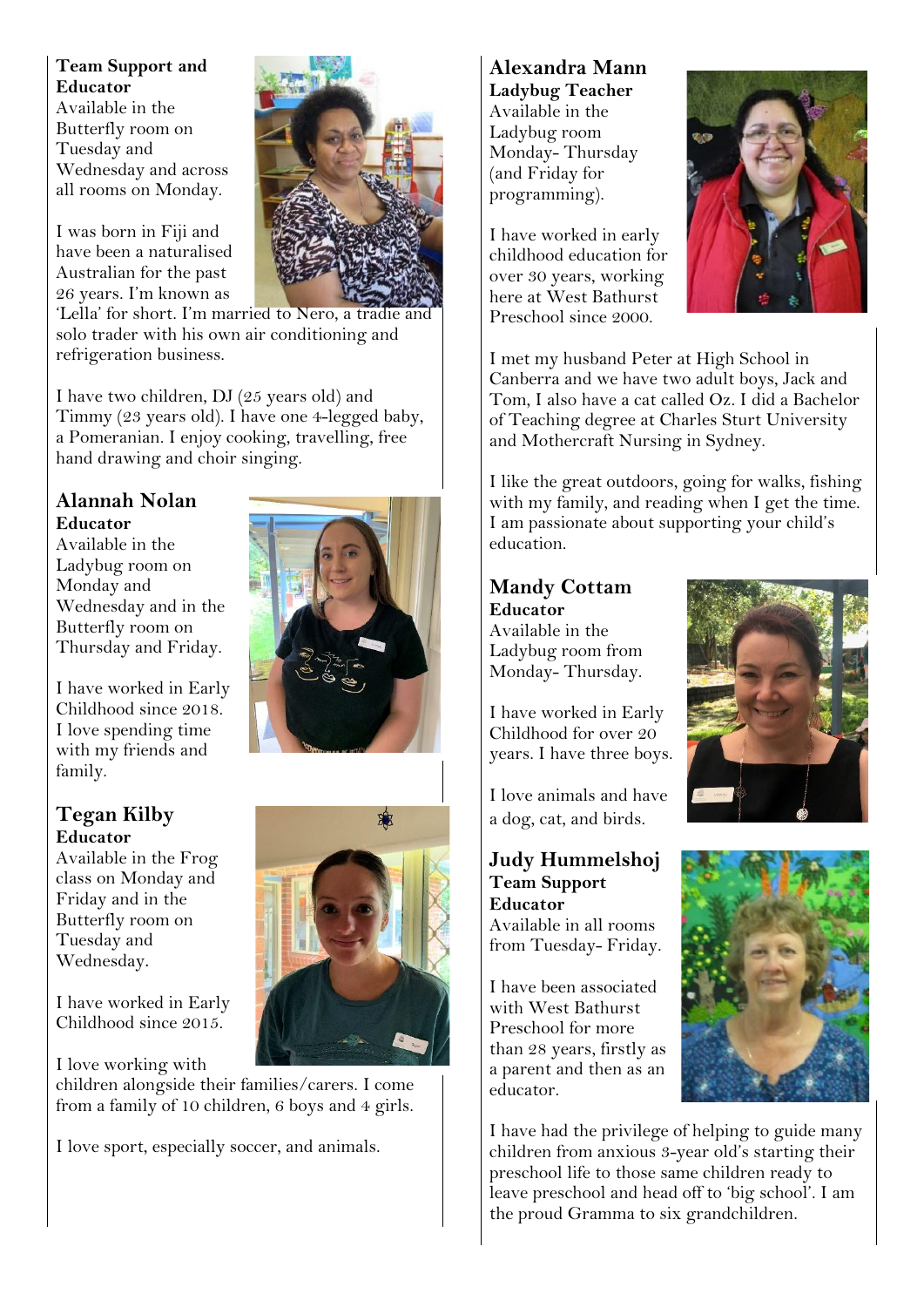**Meike Kristensen Buzzy Bee Teacher** Available in the Buzzy Bee room Monday and Wednesday (and Tuesday for programming).

I have been at West Bathurst Preschool for over 20 years. I have two adult children and look forward to



having grandchildren one day! I like to garden, cook and go to the beach in my spare time. I have a passion for children's emotional and social development as well as helping them to establish early literacy and numeracy skills. I view the family as most important, and really value your input.

I look forward to meeting you and your child.

### **Jo Soetens Educator**

Available in the Buzzy Bee room Tuesday, Thursday, and Friday.

I have been at West Bathurst Preschool for eleven years. I enjoy reading and spending time with my family.

**Margo McDaid Buzzy Bee Teacher** Available in the Buzzy Bee room Tuesday, Thursday, and Friday.

I am an early childhood trained teacher. I have been working at West Bathurst Preschool for 33 years; I am almost part of the





furniture. I am so lucky to have seen so many children come through our preschool over the years. Sharing these early childhood years with you is such a privilege.

I have my own children aged 27, 24 and 20. I love to sing and tinkle on the piano. I also love to read, grow vegetables and go to the beach.

**Kristy Gibson Frog classroom leader**

Available in the Frog class on Monday and Friday (and Thursday for programming).

I began my Early Childhood career out of high school……. many, many years ago.



I have worked and lived in England, Sydney, and Melbourne but I love to call Bathurst home. I have worked at West Bathurst Preschool for nearly 10 years, taking time off to raise my son who is in Year 1.

### **Natasha Delahey Educator**

Available in the Buzzy Bee class on Monday and Wednesday and in the Butterfly class on Thursday and Friday.

Some of the children call me Tash or Tasha. I have been working with children



for several years now. I first started after I had my second child and I love every minute. I enjoy creating new learning environments and expanding on the children's knowledge and interests. When I'm not at preschool, my two children and I enjoy riding our motorbikes and playing soccer. I look forward to meeting you all and creating lovely memories of preschool.

**Selina Sullivan Trainee educator** Available in the Ladybug class on Tuesday and Thursday.